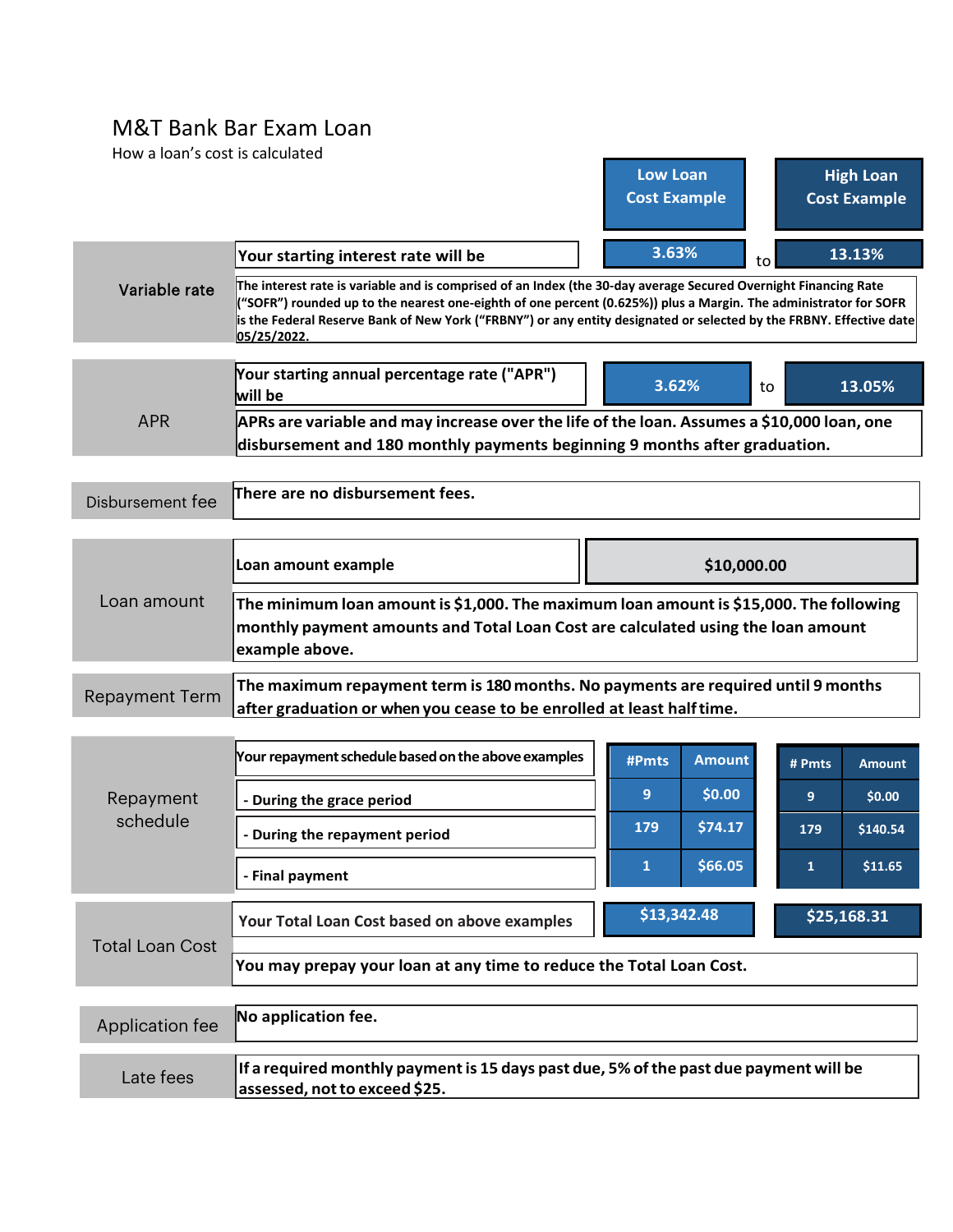M&T Bank Bar Exam Loans are funded by M&T Bank and are intended to cover expenses not included in your school's cost of attendance. Interest is charged starting when the funds are sent to you. Once principal and interest repayment begins, any Unpaid Interest will be added to Current Principal, increasing the Total Loan Cost. Variable rates may increase over the life of the loan. Advertised variable rates reflect the starting range of rates and may vary outside of that range over the life of the loan. Advertised APRs assume a \$15,000 loan disbursed at the time of the student's graduation from school. Index is the 30-day Average Secured Overnight Financing Rate (SOFR) rounded up to the nearest one-eighth of one percent.

This loan is for students who are enrolled at least half-time in their final year of study at a participating ABA-accredited law school, or have graduated from one within the last 12 months. Students should be sitting for the bar exam no later than 12 months after graduation. This loan is subject to credit approval, identity verification, signed loan documents, and enrollment verification. Student or cosigner must meet the age of majority in their state of residence. Students who are not U.S. citizens or U.S. permanent residents must reside in the U.S., graduate from, or attend school in the U.S., apply with a creditworthy cosigner (who must be a U.S. citizen or U.S. permanent resident), and provide an unexpired government-issued photo ID. Requested loan amount must be at least \$1,000.

RATES AND OTHER INFORMATION ADVERTISED ARE VALID AS OF MAY 25, 2022. VARIABLE RATES MAY GO UP OR DOWN DUE TO AN INCREASE OR DECREASE IN THE LOAN'S INDEX.

M&T BANK RESERVES THE RIGHT TO MODIFY OR DISCONTINUE PRODUCTS, SERVICES, AND BENEFITS AT ANY TIME WITHOUT NOTICE. © 2022 M&T Bank, Inc. W29200 0622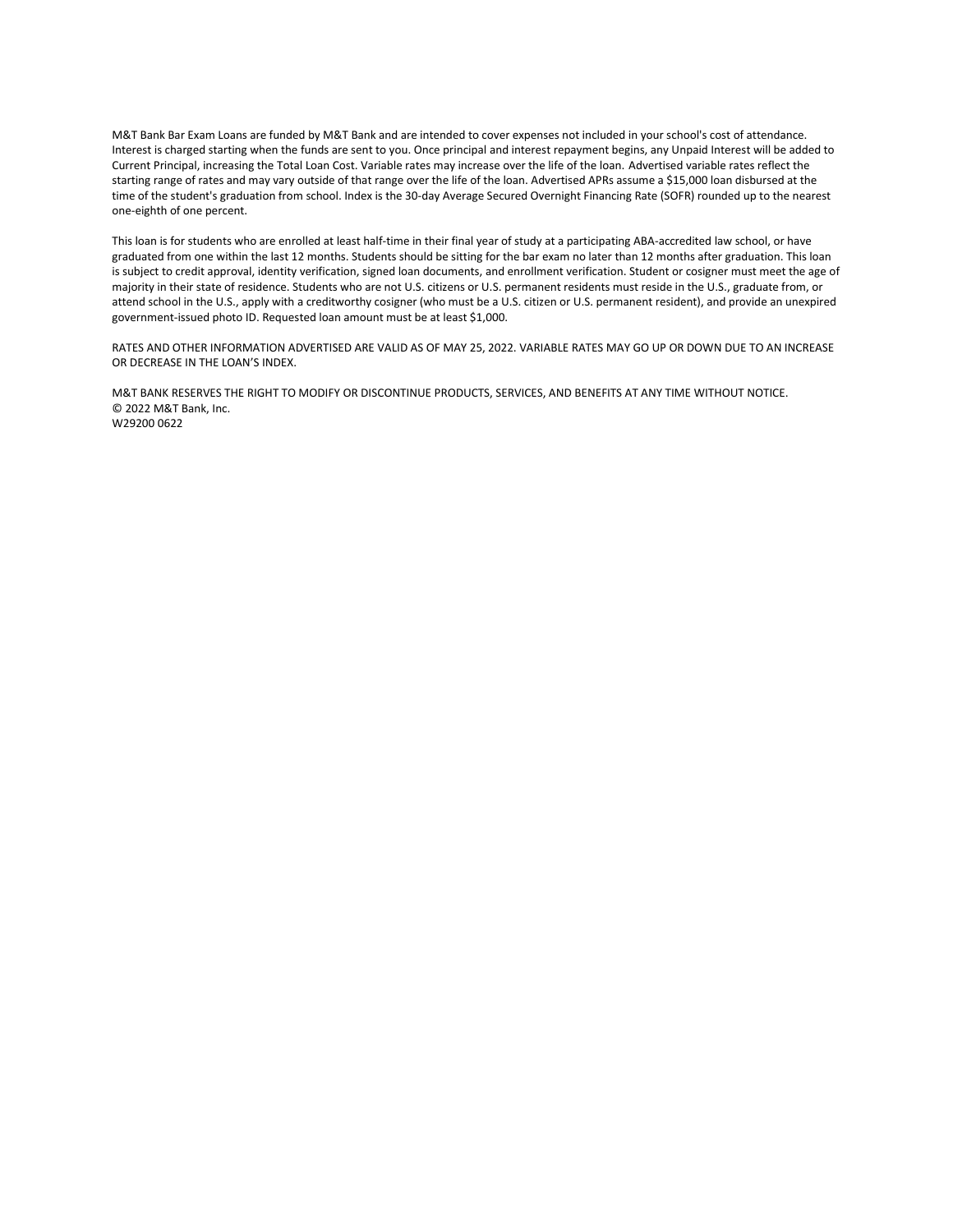## M&T Bank Bar Exam Loan

How a loan's cost is calculated

|                        |                                                                                                                                                                                              |             | <b>Low Loan</b><br><b>Cost Example</b> |               |        | <b>High Loan</b><br><b>Cost Example</b> |  |  |  |
|------------------------|----------------------------------------------------------------------------------------------------------------------------------------------------------------------------------------------|-------------|----------------------------------------|---------------|--------|-----------------------------------------|--|--|--|
|                        | Your interest rate will be                                                                                                                                                                   |             | 5.49%                                  | to            |        | 13.75%                                  |  |  |  |
| <b>Fixed rate</b>      | After the interest rate is set, it will be fixed for the term of the loan.                                                                                                                   |             |                                        |               |        |                                         |  |  |  |
|                        |                                                                                                                                                                                              |             |                                        |               |        |                                         |  |  |  |
| <b>APR</b>             | Your annual percentage rate ("APR") will be                                                                                                                                                  |             | 5.48%                                  | to            |        | 13.66%                                  |  |  |  |
|                        | Assumes a \$10,000 loan, one disbursement and 180 monthly payments beginning 9 months<br>after graduation.                                                                                   |             |                                        |               |        |                                         |  |  |  |
| Disbursement fee       | There are no disbursement fees.                                                                                                                                                              |             |                                        |               |        |                                         |  |  |  |
|                        | Loan amount example                                                                                                                                                                          | \$10,000.00 |                                        |               |        |                                         |  |  |  |
| Loan amount            | The minimum loan amount is \$1,000. The maximum loan amount is \$15,000. The following<br>monthly payment amounts and Total Loan Cost are calculated using the loan amount<br>example above. |             |                                        |               |        |                                         |  |  |  |
| <b>Repayment Term</b>  | The maximum repayment term is 180 months. No payments are required until 9 months<br>after graduation or when you cease to be enrolled at least half time.                                   |             |                                        |               |        |                                         |  |  |  |
| Repayment<br>schedule  | Your repayment schedule based on the above examples                                                                                                                                          |             | #Pmts                                  | <b>Amount</b> | # Pmts | <b>Amount</b>                           |  |  |  |
|                        | - During the grace period                                                                                                                                                                    |             | 9                                      | \$0.00        | 9      | \$0.00                                  |  |  |  |
|                        | - During the repayment period                                                                                                                                                                |             | 179                                    | \$85.19       | 179    | \$145.77                                |  |  |  |
|                        | - Final payment                                                                                                                                                                              |             | $\mathbf{1}$                           | \$68.74       | 1      | \$142.83                                |  |  |  |
|                        | Your Total Loan Cost based on above examples                                                                                                                                                 |             | \$15,317.75                            |               |        | \$26,089.89                             |  |  |  |
| <b>Total Loan Cost</b> | You may prepay your loan at any time to reduce the Total Loan Cost.                                                                                                                          |             |                                        |               |        |                                         |  |  |  |
| Application fee        | No application fee.                                                                                                                                                                          |             |                                        |               |        |                                         |  |  |  |
| Late fees              | If a required monthly payment is 15 days past due, 5% of the past due payment will be<br>assessed, not to exceed \$25.                                                                       |             |                                        |               |        |                                         |  |  |  |